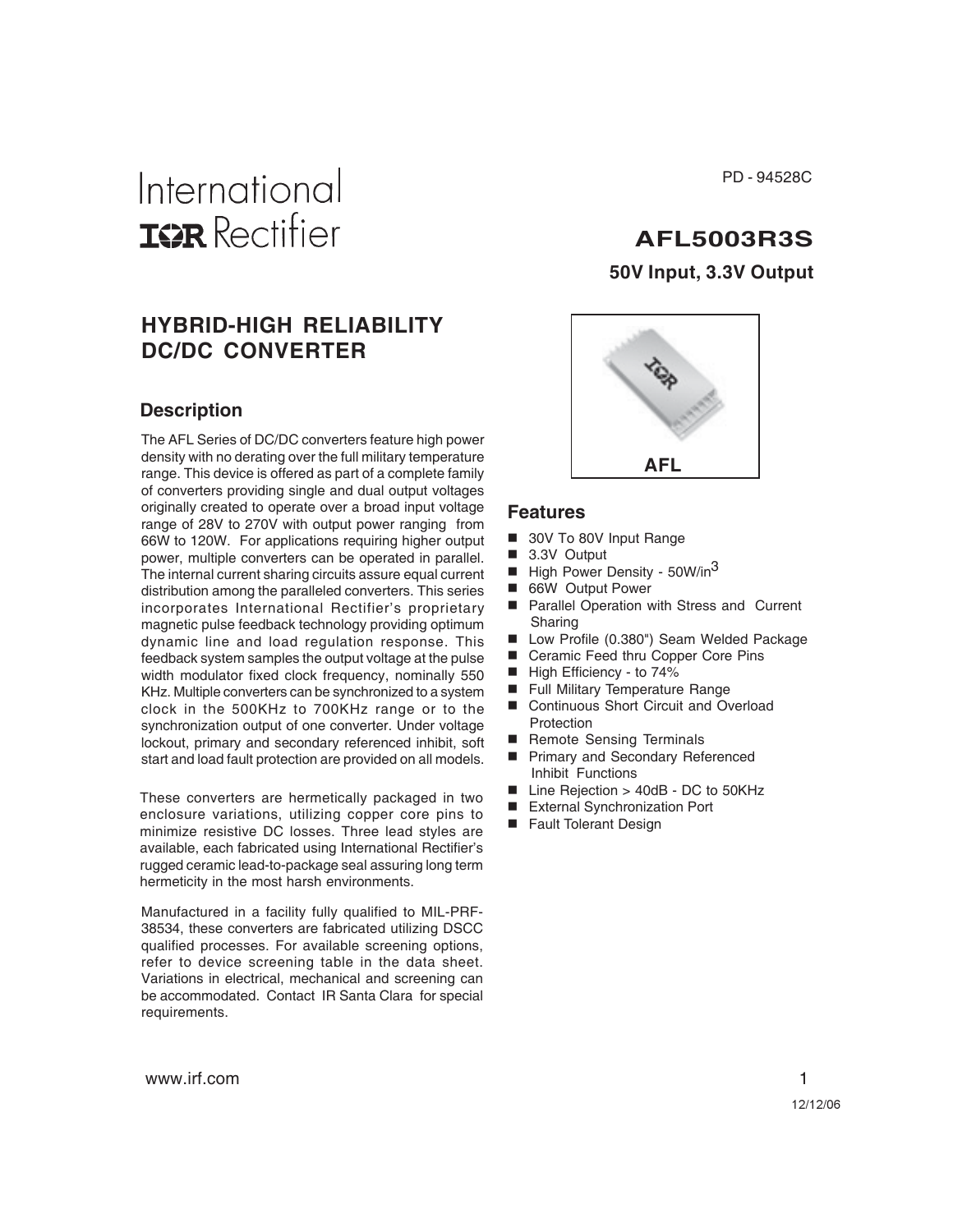## International **IGR** Rectifier

#### **Specifications**

| <b>Absolute Maximum Ratings</b> |                                     |  |  |  |
|---------------------------------|-------------------------------------|--|--|--|
| Input voltage                   | $-0.5V$ to $+50VDC$                 |  |  |  |
| Soldering temperature           | 300°C for 10 seconds                |  |  |  |
| Operating case temperature      | $-55^{\circ}$ C to $+125^{\circ}$ C |  |  |  |
| Storage case temperature        | -65°C to +135°C                     |  |  |  |

## **Electrical Performance Characteristics**  $-55^{\circ}C \le T_{\text{CASE}} \le +125^{\circ}C$ ,  $30V \le V_{\text{IN}} \le 80V$  unless otherwise specified.

| Parameter                                                                     | <b>Group A</b><br><b>Subgroups</b>        | <b>Test Conditions</b>                                                               | Min               | <b>Nom</b> | Max                     | <b>Unit</b>  |
|-------------------------------------------------------------------------------|-------------------------------------------|--------------------------------------------------------------------------------------|-------------------|------------|-------------------------|--------------|
| <b>INPUT VOLTAGE</b>                                                          |                                           | Note 6                                                                               | 30                | 50         | 80                      | $\vee$       |
| <b>OUTPUT VOLTAGE</b>                                                         | $\mathbf{1}$<br>2, 3                      | $V_{IN}$ = 50 Volts, 100% Load                                                       | 3.27<br>3.23      | 3.30       | 3.33<br>3.37            | $\mathsf{V}$ |
| <b>OUTPUT CURRENT</b>                                                         |                                           | $VIN = 30, 50, 80$ Volts., Note 6                                                    |                   |            | 20                      | A            |
| <b>OUTPUT POWER</b>                                                           |                                           | Note 6                                                                               |                   |            | 66                      | w            |
| <b>MAXIMUM CAPACITIVE LOAD</b>                                                | 4                                         | Note 1                                                                               | 10,000            |            |                         | μF           |
| <b>OUTPUT VOLTAGE</b><br><b>TEMPERATURE COEFFICIENT</b>                       |                                           | $VIN = 50$ Volts, 100% Load<br>Note 1, 6                                             | $-0.015$          |            | $+0.015$                | $\%$ /°C     |
| <b>OUTPUT VOLTAGE REGULATION</b><br>Line<br>Load                              | 1, 2, 3<br>1, 2, 3                        | No Load, 50% Load, 100% Load<br>$VIN = 30, 50, 80$ Volts,                            | $-20$<br>$-35$    |            | $+20$<br>$+35$          | mV           |
| <b>OUTPUT RIPPLE VOLTAGE</b>                                                  | 1, 2, 3                                   | VIN = 30, 50, 80 Volts., 100% Load,<br>$BW = 10MHz$                                  |                   |            | 30                      | mVpp         |
| <b>INPUT CURRENT</b><br>No Load<br>Inhibit 1<br>Inhibit 2                     | $\mathbf{1}$<br>2.3<br>1, 2, 3<br>1, 2, 3 | $VIN = 50$ Volts,<br>$IOUT = 0$<br>Pin 4 Shorted to Pin 2<br>Pin 12 Shorted to Pin 8 |                   |            | 80<br>100<br>5.00<br>50 | mA           |
| <b>INPUT RIPPLE CURRENT</b>                                                   | 1, 2, 3                                   | $VIN = 50$ Volts, 100% Load<br>$B.W. = 10MHz$                                        |                   |            | 60                      | mApp         |
| <b>CURRENT LIMIT POINT</b><br>Expressed as a Percentage<br>of Full Rated Load | $\mathbf{1}$<br>$\overline{c}$<br>3       | $V_{\text{OUT}} = 90\% V_{\text{NOM}}$<br>Note 5                                     | 115<br>105<br>125 |            | 125<br>115<br>140       | $\%$         |
| <b>LOAD FAULT POWER DISSIPATION</b><br>Overload or Short Circuit              | 1, 2, 3                                   | $VIN = 50$ Volts.                                                                    |                   |            | 33                      | w            |
| <b>EFFICIENCY</b>                                                             | 1, 2, 3                                   | $VIN = 50$ Volts, 100% Load                                                          | 72                | 74         |                         | $\%$         |
| <b>SWITCHING FREQUENCY</b>                                                    | 1, 2, 3                                   |                                                                                      | 500               | 550        | 600                     | <b>KHz</b>   |
| <b>ISOLATION</b>                                                              | $\mathbf{1}$                              | Input to Output or Any Pin to Case<br>(except Pin 3). Test @ 500VDC                  | 100               |            |                         | MΩ           |
| <b>MTBF</b>                                                                   |                                           | MIL-HDBK-217F, AIF @ T <sub>C</sub> = 40°C                                           | 300               |            |                         | <b>KHrs</b>  |

For Notes to Specifications, refer to page 3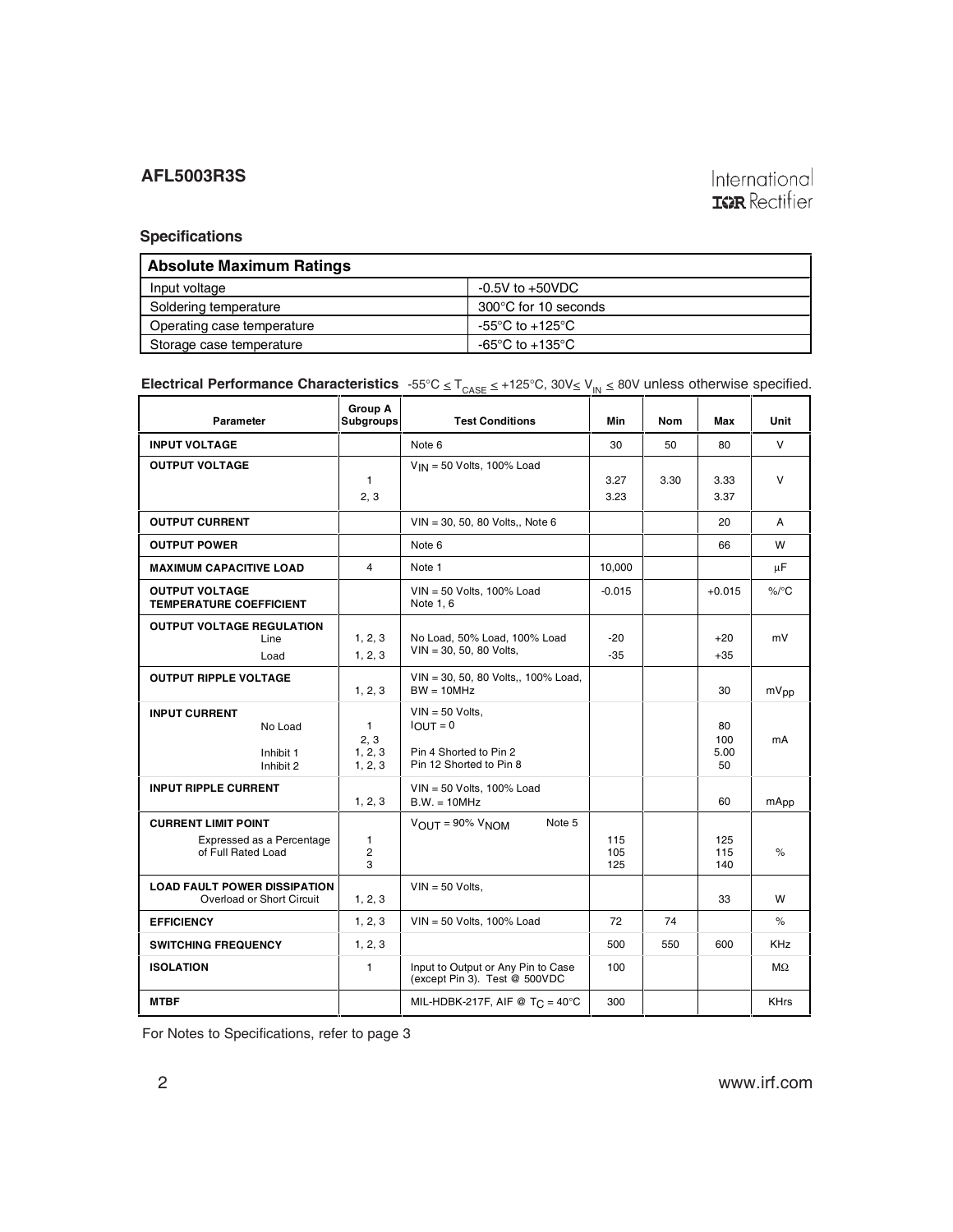## International **IGR** Rectifier

#### **Elecrical Performance Characteristics** (Continued)

| Parameter                                                                                                                                          | <b>Group A</b><br><b>Subgroups</b>       | <b>Test Conditions</b>                                                                       | Min                        | <b>Nom</b> | Max                           | Unit                                         |
|----------------------------------------------------------------------------------------------------------------------------------------------------|------------------------------------------|----------------------------------------------------------------------------------------------|----------------------------|------------|-------------------------------|----------------------------------------------|
| <b>ENABLE INPUTS (Inhibit Function)</b><br>Converter Off<br>Sink Current<br>Converter On<br><b>Sink Current</b>                                    | 1, 2, 3<br>1, 2, 3                       | Logical Low, Pin 4 or Pin 12<br>Note 1<br>Logical High, Pin 4 and Pin 12 - Note 9<br>Note 1  | $-0.5$<br>2.0              |            | 0.8<br>100<br>50<br>100       | $\vee$<br>μA<br>$\vee$<br>μA                 |
| <b>SYNCHRONIZATION INPUT</b><br><b>Frequency Range</b><br>Pulse Amplitude, Hi<br>Pulse Amplitude, Lo<br>Pulse Rise Time<br><b>Pulse Duty Cycle</b> | 1, 2, 3<br>1, 2, 3<br>1, 2, 3            | Note 1<br>Note 1                                                                             | 500<br>2.0<br>$-0.5$<br>20 |            | 700<br>10<br>0.8<br>100<br>80 | <b>KHz</b><br>$\vee$<br>$\vee$<br>ns<br>$\%$ |
| <b>LOAD TRANSIENT RESPONSE</b><br>Amplitude<br>Recovery<br>Amplitude<br>Recovery                                                                   | 4, 5, 6<br>4, 5, 6<br>4, 5, 6<br>4, 5, 6 | Note 2, 8<br>Load Step $50\% \Leftrightarrow 100\%$<br>Load Step $10\% \Leftrightarrow 50\%$ | $-450$<br>$-450$           |            | 450<br>200<br>450<br>400      | mV<br>μs<br>mV<br>μs                         |
| <b>LINE TRANSIENT RESPONSE</b><br>Amplitude<br>Recovery                                                                                            |                                          | Note 1, 2, 3<br>V <sub>IN</sub> Step = $30 \Leftrightarrow 80$ Volts                         | $-500$                     |            | 500<br>500                    | mV<br>μs                                     |
| <b>TURN-ON CHARACTERISTICS</b><br>Overshoot<br>Delay                                                                                               | 4, 5, 6<br>4, 5, 6                       | $VIN = 30, 50, 80$ Volts,. Note 4<br>Enable 1, 2 on. (Pins 4, 12 high or open)               |                            |            | 250<br>120                    | mV<br>ms                                     |
| <b>LOAD FAULT RECOVERY</b>                                                                                                                         |                                          | Same as Turn On Characteristics.                                                             |                            |            |                               |                                              |
| <b>LINE REJECTION</b>                                                                                                                              |                                          | MIL-STD-461, CS101, 30Hz to 50KHz<br>Note 1                                                  | 40                         | 50         |                               | dB                                           |

Notes to Specifications:

- 1. Parameters not 100% tested but are guaranteed to the limits specified in the table.
- 2. Recovery time is measured from the initiation of the transient to where Vou<sub>T</sub> has returned to within  $\pm 1.0\%$  of V<sub>OUT</sub> at 50% load.
- 3. Line transient transition time  $\geq 100 \mu s$ .
- 4. Turn-on delay is measured with an input voltage rise time of between 100V and 500V per millisecond.
- 5. Current limit point is that condition of excess load causing output voltage to drop to 90% of nominal.
- 6. Parameter verified as part of another test.
- 7. All electrical tests are performed with the remote sense leads connected to the output leads at the load.
- 8. Load transient transition time  $\geq 10 \mu s$ .
- 9. Enable inputs internally pulled high. Nominal open circuit voltage  $\approx$  4.0VDC.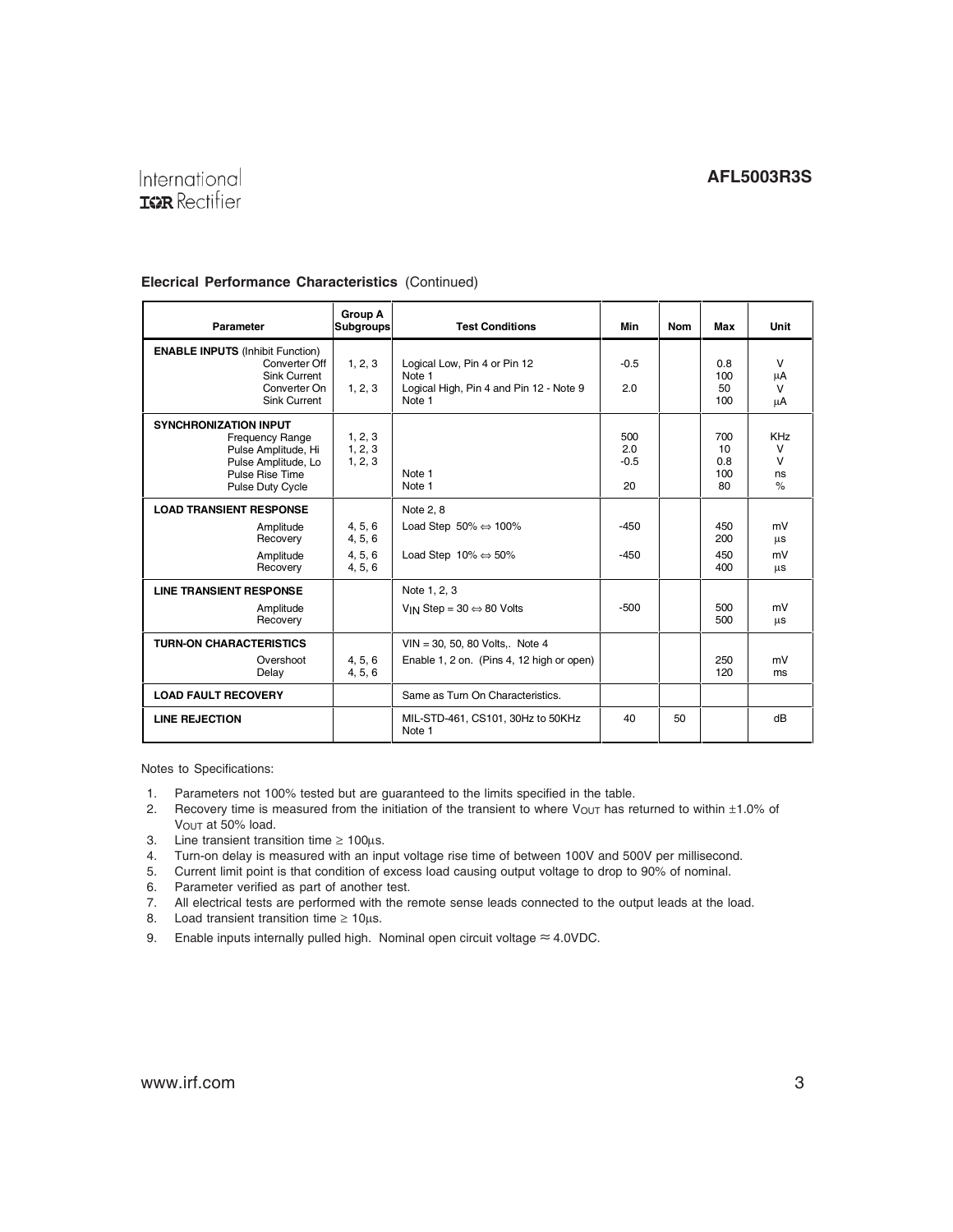

#### **Circuit Operation and Application Information**

The AFL series of converters employ a forward switched mode converter topology. (refer to Figure I.) Operation of the device is initiated when a DC voltage whose magnitude is within the specified input limits is applied between pins 1 and 2. If pin 4 is enabled (at a logical 1 or open) the primary bias supply will begin generating a regulated housekeeping voltage bringing the circuitry on the primary side of the converter to life. Two power MOSFETs used to chop the DC input voltage into a high frequency square wave, apply this chopped voltage to the power transformer. As this switching is initiated, a voltage is impressed on a second winding of the power transformer which is then rectified and applied to the primary bias supply. When this occurs, the input voltage is shut out and the primary bias voltage becomes exclusively internally generated.

The switched voltage impressed on the secondary output transformer winding is rectified and filtered to provide the converter output voltage. An error amplifier on the secondary side compares the output voltage to a precision reference and generates an error signal proportional to the difference. This error signal is magnetically coupled through the feedback transformer into the controller section of the converter varying the pulse width of the square wave signal driving the MOSFETs, narrowing the width if the output voltage is too high and widening it if it is too low.

#### **Remote Sensing**

Connection of the **+** and **-** sense leads at a remotely located load permits compensation for resistive voltage drop between the converter output and the load when they are physically separated by a significant distance. This connection allows regulation to the placard voltage at the point of application. When the remote sensing features is

not used, the sense leads should be connected to their respective output terminals at the converter. Figure III. illustrates a typical application.

#### **Inhibiting Converter Output (Enable)**

As an alternative to application and removal of the DC voltage to the input, the user can control the converter output by providing TTL compatible, positive logic signals to either of two enable pins (pin 4 or 12). The distinction between these two signal ports is that enable 1 (pin 4) is referenced to the input return (pin 2) while enable 2 (pin 12) is referenced to the output return (pin 8). Thus, the user has access to an inhibit function on either side of the isolation barrier. Each port is internally pulled "high" so that when not used, an open connection on both enable pins permits normal converter operation. When their use is desired, a logical "low" on either port will shut the converter down.

Figure II. Enable Input Equivalent Circuit



4 www.irf.com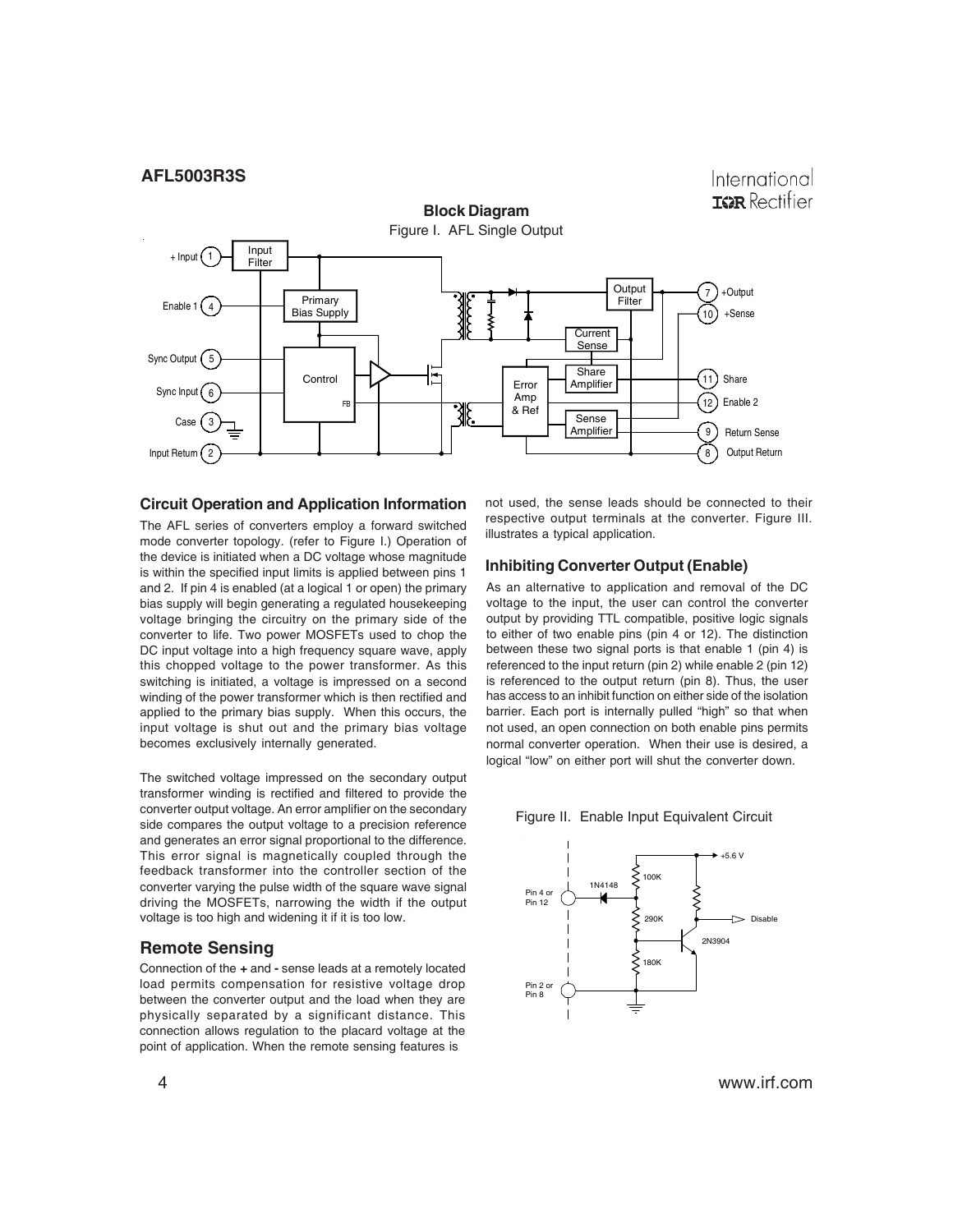## International **TOR** Rectifier

Internally, these ports differ slightly in their function. In use, a low on Enable 1 completely shuts down all circuits in the converter while a low on Enable 2 shuts down the secondary side while altering the controller duty cycle to near zero. Enabling by the use of either port is transparent to the user save for minor differences in idle current. (See specification table).

#### **Synchronization of Multiple Converters**

When operating multiple converters, system requirements often dictate operation of the converters at a common frequency. To accommodate this requirement, the AFL series converters provide both a synchronization input and output.

The sync input port permits synchronization of an AFL converter to any compatible external frequency source operating between 500KHz and 700KHz. This input signal should be referenced to the input return and have a 10% to 90% duty cycle. Compatibility requires transition times less than 100ns, maximum low level of +0.8V and a minimum

**AFL5003R3S**

high level of +2.0V. The sync output of another converter which has been designated as the master oscillator provides a convenient frequency source for this mode of operation. When external synchronization is not required, the sync in pin should be left unconnected there by permitting the converter to operate at its' own internally set frequency.

The sync output signal is a continuous pulse train set at 550  $\pm$  50KHz, with a duty cycle of 15  $\pm$  5.0%. This signal is referenced to the input return and has been tailored to be compatible with the AFL sync input port. Transition times are less than 100ns and the low level output impedance is less than 50Ω. This signal is active when the DC input voltage is within the specified operating range and the converter is not inhibited. This output has adequate drive reserve to synchronize at least five additional converters. A typical synchronization connection option is illustrated in Figure III.





#### **Parallel Operation-Current and Stress Sharing**

Figure III. illustrates the preferred connection scheme for operation of a set of AFL converters with outputs operating in parallel. Use of this connection permits equal sharing of a load current exceeding the capacity of an individual AFL among the members of the set. An important feature of the

www.irf.com 5

 AFL series operating in the parallel mode is that in addition to sharing the current, the stress induced by temperature will also be shared. Thus if one member of a paralleled set is operating at a higher case temperature, the current it provides to the load will be reduced as compensation for the temperature induced stress on that device.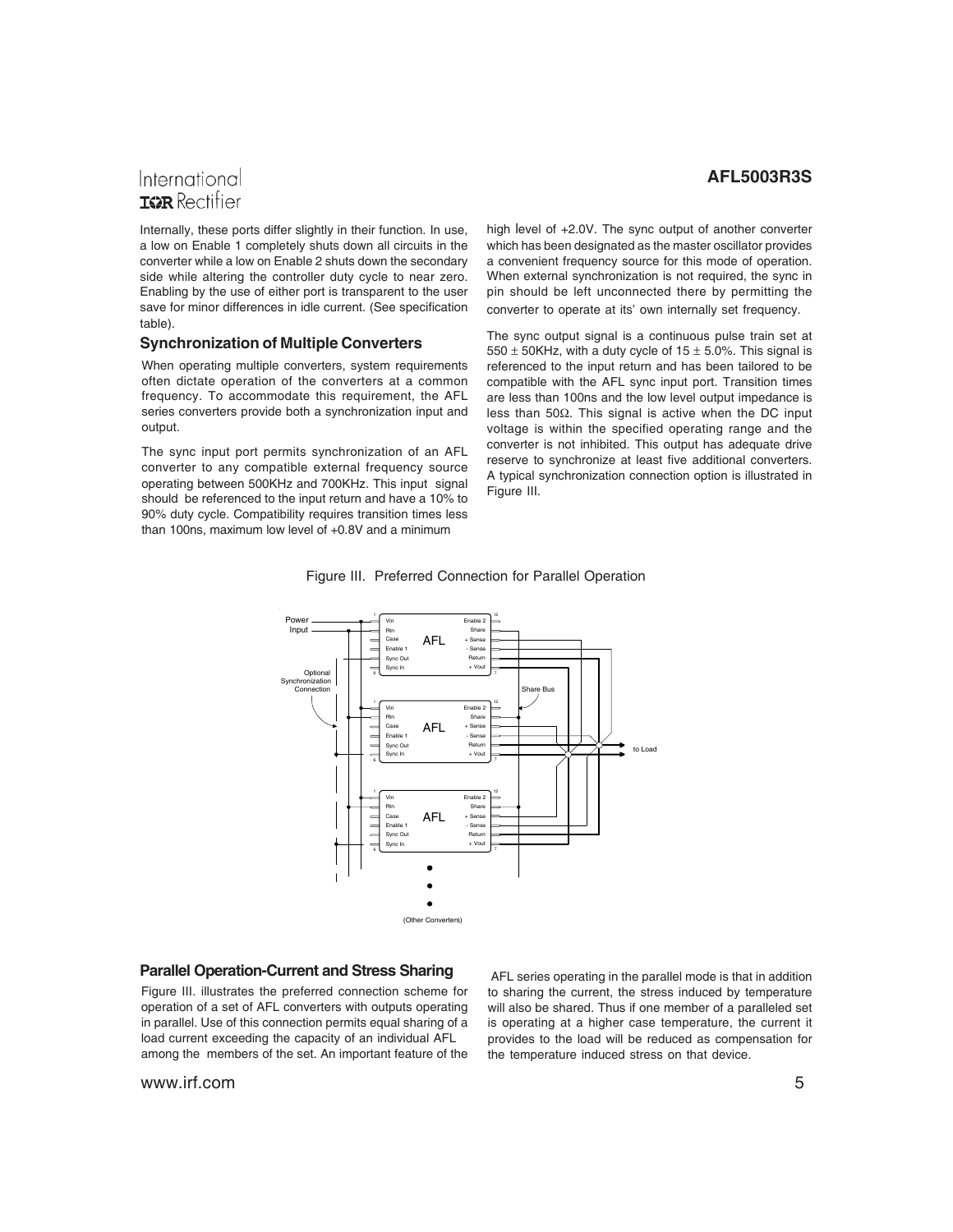When operating in the shared mode, it is important that symmetry of connection be maintained as an assurance of optimum load sharing performance. Thus, converter outputs should be connected to the load with equal lengths of wire of the same gauge and sense leads from each converter should be connected to a common physical point, preferably at the load along with the converter output and return leads. All converters in a paralleled set must have their share pins connected together. This arrangement is diagrammatically illustrated in Figure III. showing the outputs and sense pins connected at a star point which is located close as possible to the load.

As a consequence of the topology utilized in the current sharing circuit, the share pin may be used for other functions. In applications requiring a single converter, the voltage appearing on the share pin may be used as a "current monitor". The share pin open circuit voltage is nominally +1.00V at no load and increases linearly with increasing output current to +2.20V at full load. The share pin voltage is referenced to the output return pin.

#### **Thermal Considerations**

Because of the incorporation of many innovative technological concepts, the AFL series of converters is capable of providing very high output power from a package of very small volume. These magnitudes of power density can only be obtained by combining high circuit efficiency with effective methods of heat removal from the die junctions. This requirement has been effectively addressed inside the device; but when operating at maximum loads, a significant amount of heat will be generated and this heat must be conducted away from the case. To maintain the case temperature at or below the specified maximum of 125°C, this heat must be transferred by conduction to an appropriate heat dissipator held in intimate contact with the converter base-plate.

Because effectiveness of this heat transfer is dependent on the intimacy of the baseplate/heatsink interface, it is strongly recommended that a high thermal conductivity heat transferance medium is inserted between the baseplate and heatsink. The material most frequently utilized at the factory during all testing and burn-in processes is sold under the trade name of Sil-Pad® 400<sup>1</sup>. This particular product is an insulator but electrically conductive versions are also available. Use of these materials assures maximum surface contact with the heat dissipator thereby compensating

<sup>1</sup>Sil-Pad is a registered Trade Mark of Bergquist, Minneapolis, MN

for minor variations of either surface. While other available types of heat conductive materials and compounds may provide similar performance, these alternatives are often less convenient and are frequently messy to use.

A conservative aid to estimating the total heat sink surface area (AHEAT SINK) required to set the maximum case temperature rise (∆T) above ambient temperature is given by the following expression:

$$
A_{\text{ HEAT SINK}} \approx \left\{\frac{\Delta T}{80P^{0.85}}\right\}^{-1.43} - 3.0
$$

where

$$
\Delta T = \text{Case temperature rise above ambient}
$$
  

$$
P = \text{ Device dissipation in Watts} = P_{\text{our}} \left( \frac{1}{Eff} - 1 \right)
$$

As an example, it is desired to maintain the case temperature of an AFL27015S at ≤ +85°C in an area where the ambient temperature is held at a constant +25°C; then

$$
\Delta T = 85 - 25 = 60^{\circ}C
$$

From the Specification Table, the worst case full load efficiency for this device is 83%; therefore the power dissipation at full load is given by

$$
P = 120 \cdot \left\{ \frac{1}{.83} - 1 \right\} = 120 \cdot (0.205) = 24.6 \text{W}
$$

and the required heat sink area is

$$
A_{\text{ HEAT SINK}} = \left\{ \frac{60}{80 \cdot 24.6^{0.85}} \right\}^{-1.43} - 3.0 = 71 \text{ in}^2
$$

Thus, a total heat sink surface area (including fins, if any) of 71 in<sup>2</sup> in this example, would limit case rise to  $60^{\circ}$ C above ambient. A flat aluminum plate, 0.25" thick and of approximate dimension  $4"$  by  $9"$  (36 in<sup>2</sup> per side) would suffice for this application in a still air environment. Note that to meet the criteria in this example, both sides of the plate require unrestricted exposure to the ambient air.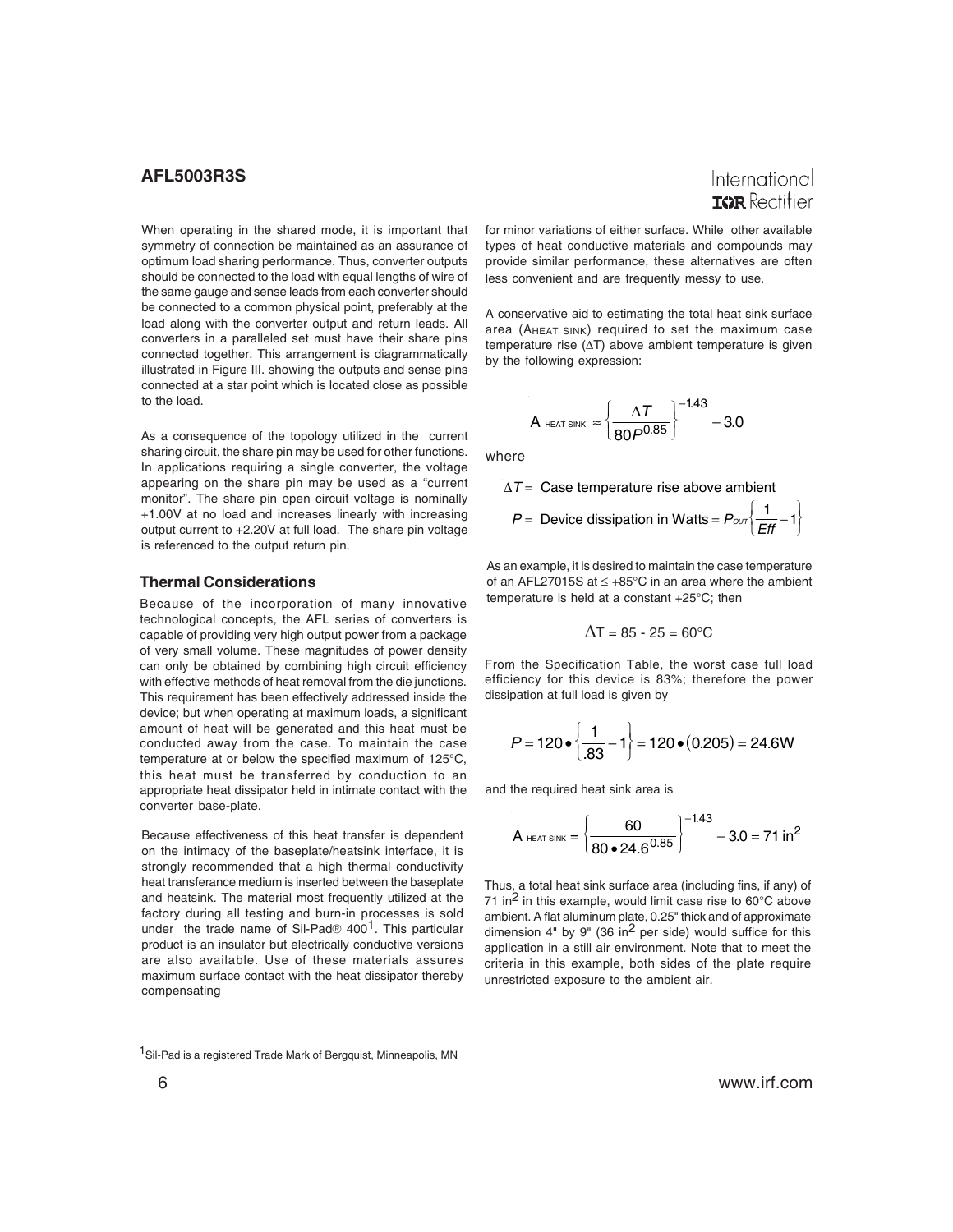## International **IGR** Rectifier

#### **Input Filter**

The AFL5003R3S series converters incorporate a single stage LC input filter whose elements dominate the input load impedance characteristic during the turn-on sequence. The input circuit is as shown in Figure IV.

Figure IV. Input Filter Circuit



#### **Undervoltage Lockout**

A minimum voltage is required at the input of the converter to initiate operation. This voltage is set to  $26.5V$   $\pm$ 1.5V. To preclude the possibility of noise or other variations at the input falsely initiating and halting converter operation, a hysteresis of approximately 2.0V is incorporated in this circuit. Thus if the input voltage drops to  $24.5V \pm 1.5V$ , the converter will shut down and remain inoperative until the input voltage returns to  $\approx$  25V.

#### **Output Voltage Adjust**

In addition to permitting close voltage regulation of remotely located loads, it is possible to utilize the converter sense pins to incrementally increase the output voltage over a limited range. The adjustments made possible by this method are intended as a means to "trim" the output to a voltage setting for some particular application, but are not intended to create an adjustable output converter. These output voltage setting variations are obtained by connecting an appropriate resistor value between the +sense and -sense pins while connecting the -sense pin to the output return pin as shown in Figure V. below. The range of adjustment and corresponding range of resistance values can be determined by use of the following equation.

$$
R_{adj} = 100 \cdot \left\{ \frac{V_{NOM}}{V_{OUT} - V_{NOM} - 025} \right\}
$$

Where  $V_{\text{NOM}}$  = device nominal output voltage, and

$$
V_{\text{OUT}} = \text{desired output voltage}
$$

www.irf.com 7

Finding a resistor value for a particular output voltage, is simply a matter of substituting the desired output voltage and the nominal device voltage into the equation and solving for the corresponding resistor value.

Figure V. Connection for  $V_{\text{out}}$  Adjustment



Caution: Do not set  $R_{\text{adj}} < 500\Omega$ 

Attempts to adjust the output voltage to a value greater than 120% of nominal should be avoided because of the potential of exceeding internal component stress ratings and subsequent operation to failure. Under no circumstance should the external setting resistor be made less than 500Ω. By remaining within this specified range of values, completely safe operation fully within normal component derating limits is assured.

Examination of the equation relating output voltage and resistor value reveals a special benefit of the circuit topology utilized for remote sensing of output voltage in the AFL50XXS series of converters. It is apparent that as the resistance increases, the output voltage approaches the nominal set value of the device. In fact the calculated limiting value of output voltage as the adjusting resistor becomes very large is ≈ 25mV above nominal device voltage.

The consequence is that if the +sense connection is unintentionally broken, an AFL50XXS has a fail-safe output voltage of Vout + 25mV, where the 25mV is independent of the nominal output voltage. It can be further demonstrated that in the event of both the  $+$  and  $-$  sense connections being broken, the output will be limited to Vout + 440mV. This 440mV is also essentially constant independent of the nominal output voltage. While operation in this condition is not damaging to the device, not all performance parameters will be met.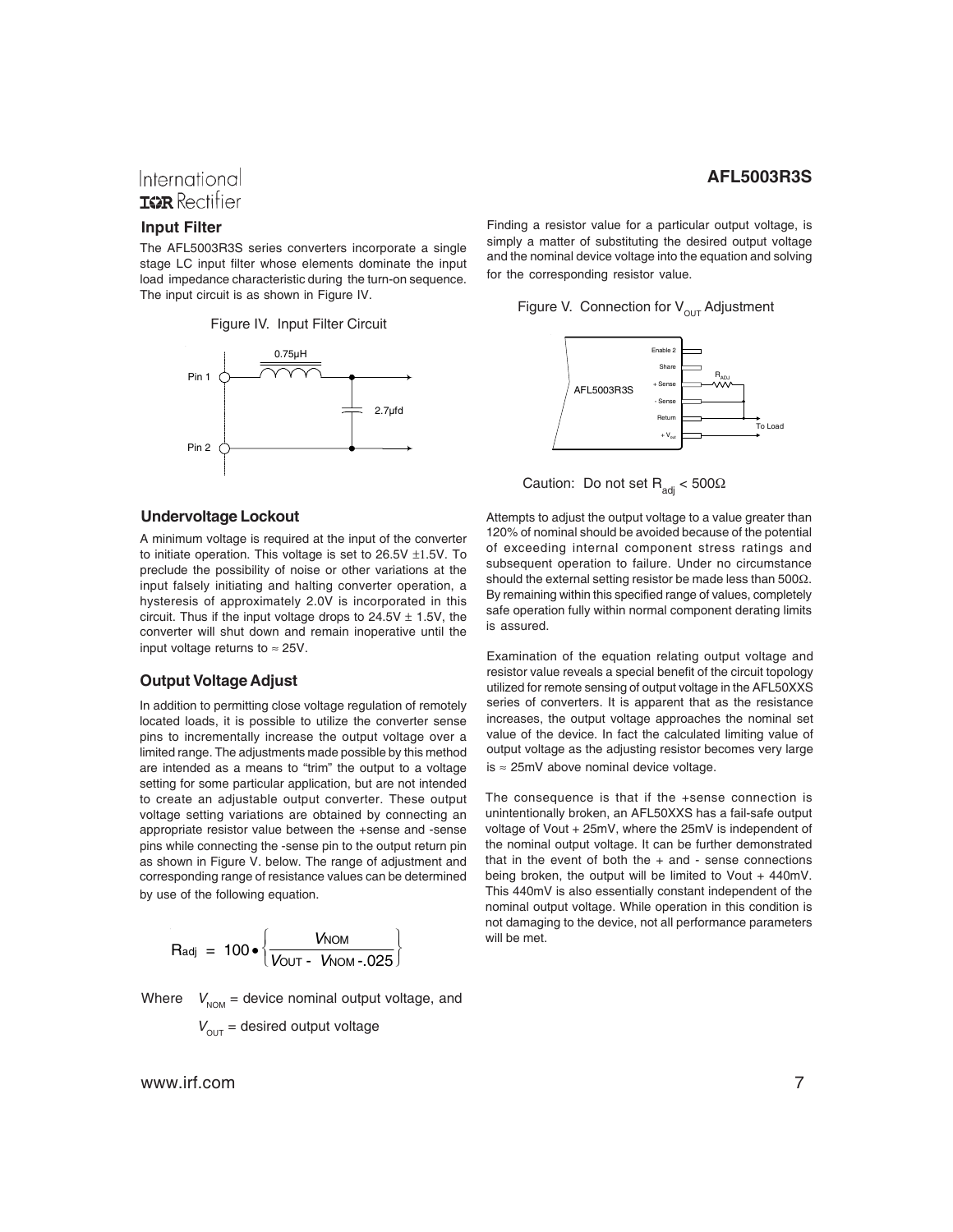



**BERYLLIA WARNING**: These converters are hermetically sealed; however they contain BeO substrates and should not be ground or subjected to any other operations including exposure to acids, which may produce Beryllium dust or fumes containing Beryllium

8 www.irf.com